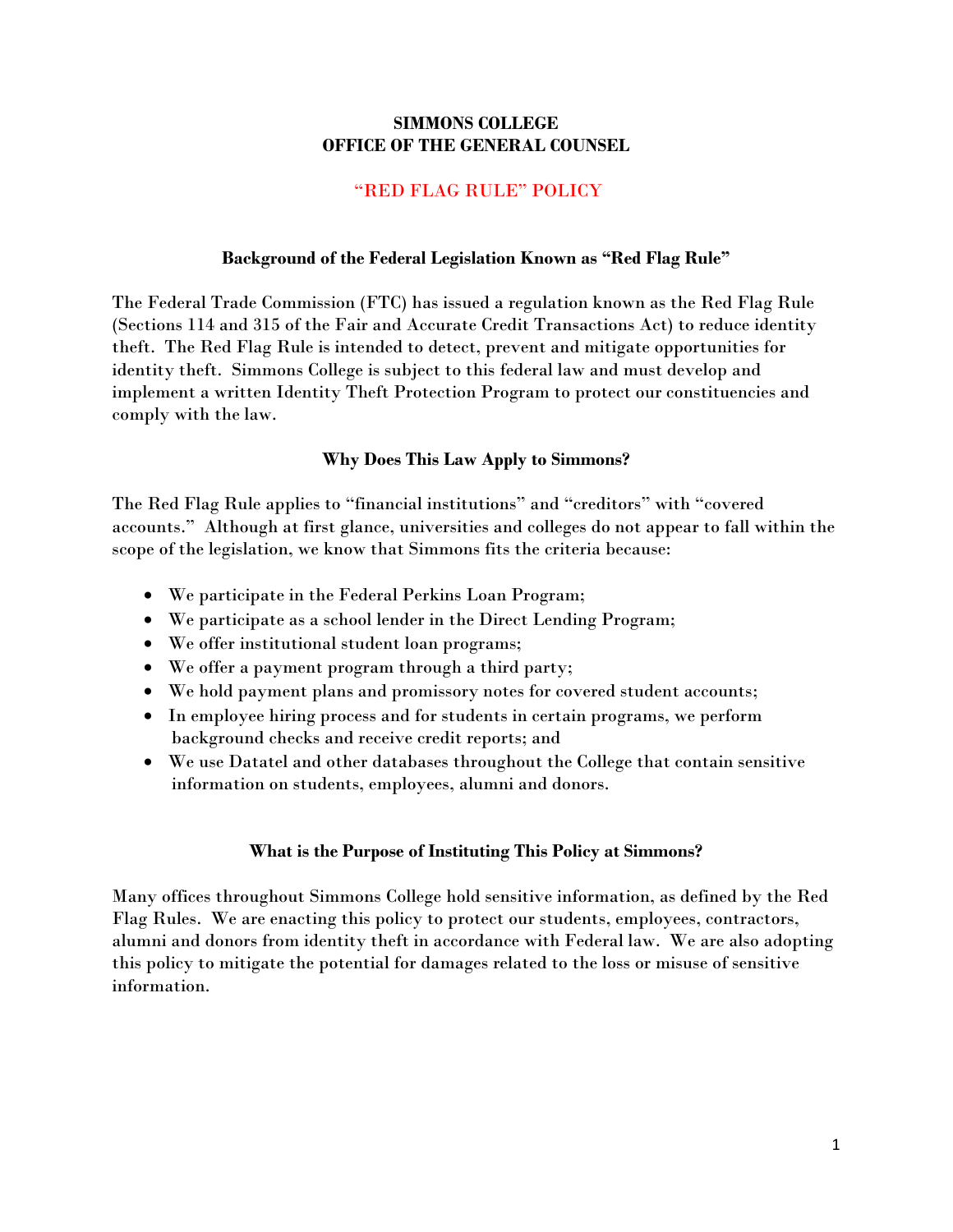More specifically, this policy will:

- Define "sensitive information" covered by the Red Flag Rule;
- Describe proper protocols for physical data security when stored and distributed;
- Describe proper protocols for electronic data security when stored and distributed;
- Identify risks in new/existing covered accounts that signify potentially fraudulent activity;
- Provide proper protocol for responding to risk if fraudulent activity has occurred; and
- Place us in compliance with the Red Flag Rule and reducing/managing risk.

# **What is Sensitive Information and How Does This Policy Apply to Me?**

Sensitive information is personal information belonging to any student, donor, employee, contractor, alumni, or other constituent of Simmons College. This information may include, but is not limited to, social security numbers, medical information, payroll and benefits information, tax identification numbers, credit card information, etc. As a Simmons employee you may be privy to sensitive information in the course of your job. You are expected to use common sense judgment in securing confidential information as necessary.

# **What are Some Examples of Sensitive Information I May Encounter?**

Below are examples of common sensitive information typically found in certain departments of the College. This list is not all inclusive and such information can be found in various departments other than those listed. All offices across the College must be mindful of confidentiality and protecting sensitive information. If you need clarification on what constitutes sensitive information, it is your responsibility to seek it from your direct supervisor.

# For example:

If you work in any **Admissions Office** across the College:

 Student personal information including address, date of birth, contact information, and academic information protected under state or federal law, such as the Family Education Rights and Practices Act (FERPA)

If you work in **Advancement:**

 Donor information, including address, asset information, financial data, business identification numbers, employer identification numbers, and credit card information

# If you work in the **Campus Card Office**:

Credit Card information, including card number, cardholder name and address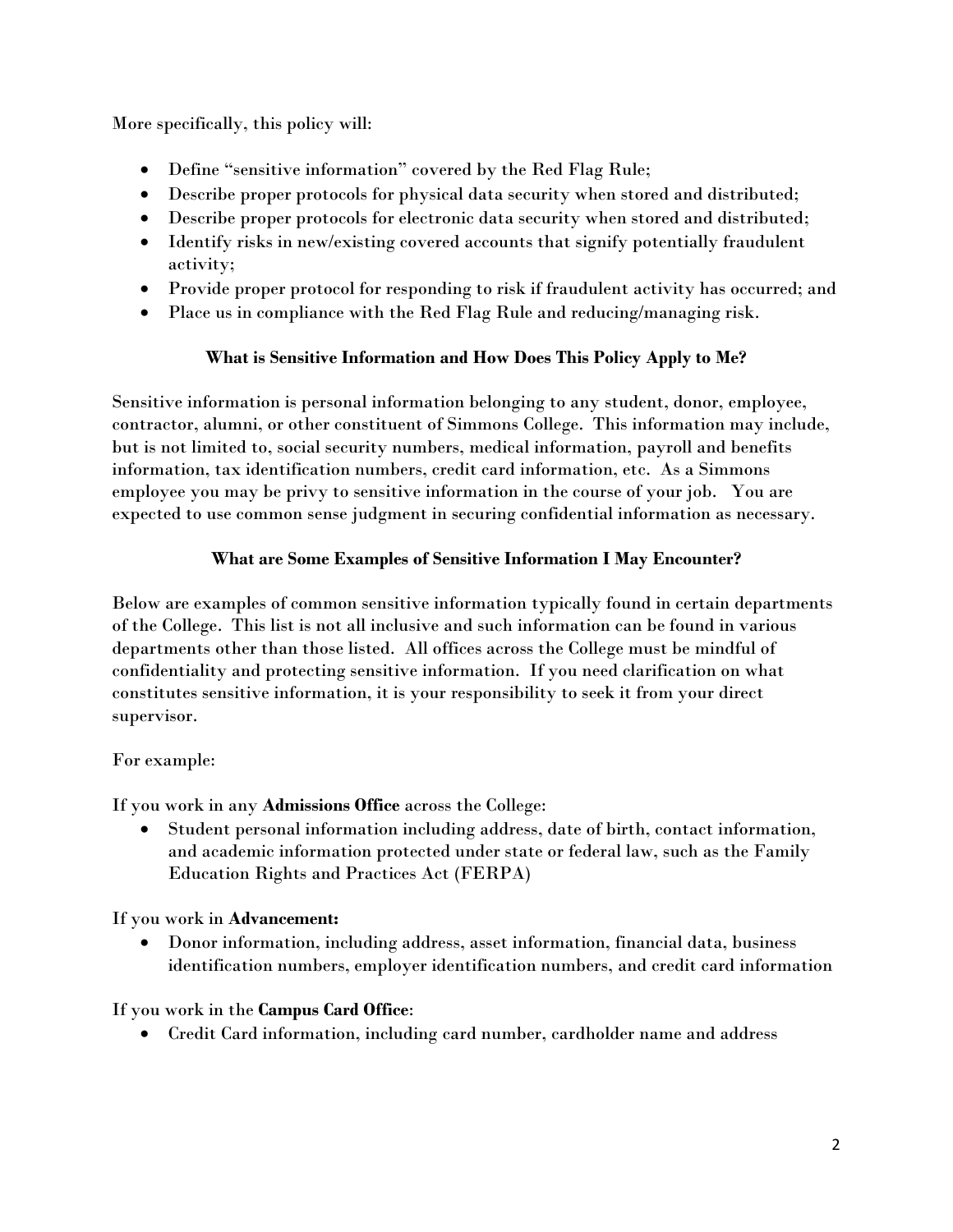### If you work in **Health Services** or the **Counseling Center:**

 Medical information, including doctor names, insurance claims, prescriptions and other personal medical information

### If you work in **Human Resources:**

 Personal information for employees, such as social security number, address, other contact information, results of background and credit checks, and benefits statements/information

### If you work in **Payroll:**

 Payroll information including social security numbers, paychecks, salary data, paystubs, and benefits statements

### If you work in **Student Financial Services:**

 Tax identification numbers, parent and student tax information, business identification numbers, and employer identification numbers

### If you work in the **Registrar's Office:**

 Academic Records or other data protected under state or Federal laws, such as FERPA

### **What are some Specific Potential Red Flags?**

The following have been identified as potential indicators of Red flag activity. Please keep in mind that this list is not all inclusive and it is your responsibility as a Simmons College employee to use common sense judgment and err on the side of caution in order to identify potential Red Flags.

- The Social Security number provided is the same as that submitted by another person with an account held by Simmons
- Address discrepancies noted in background check reports
- Students, applicants or employees offering suspicious documents
- Photograph or physical description on the identification is not consistent with the appearance of the person presenting the identification
- Personal identifying information provided is not consistent with other personal identifying information on file with the College
- Documents provided for identification appear to have been altered or forged
- Notification from students, borrowers, law enforcement, or service providers of unusual activity related to a covered account
- Notification from a credit bureau of fraudulent activity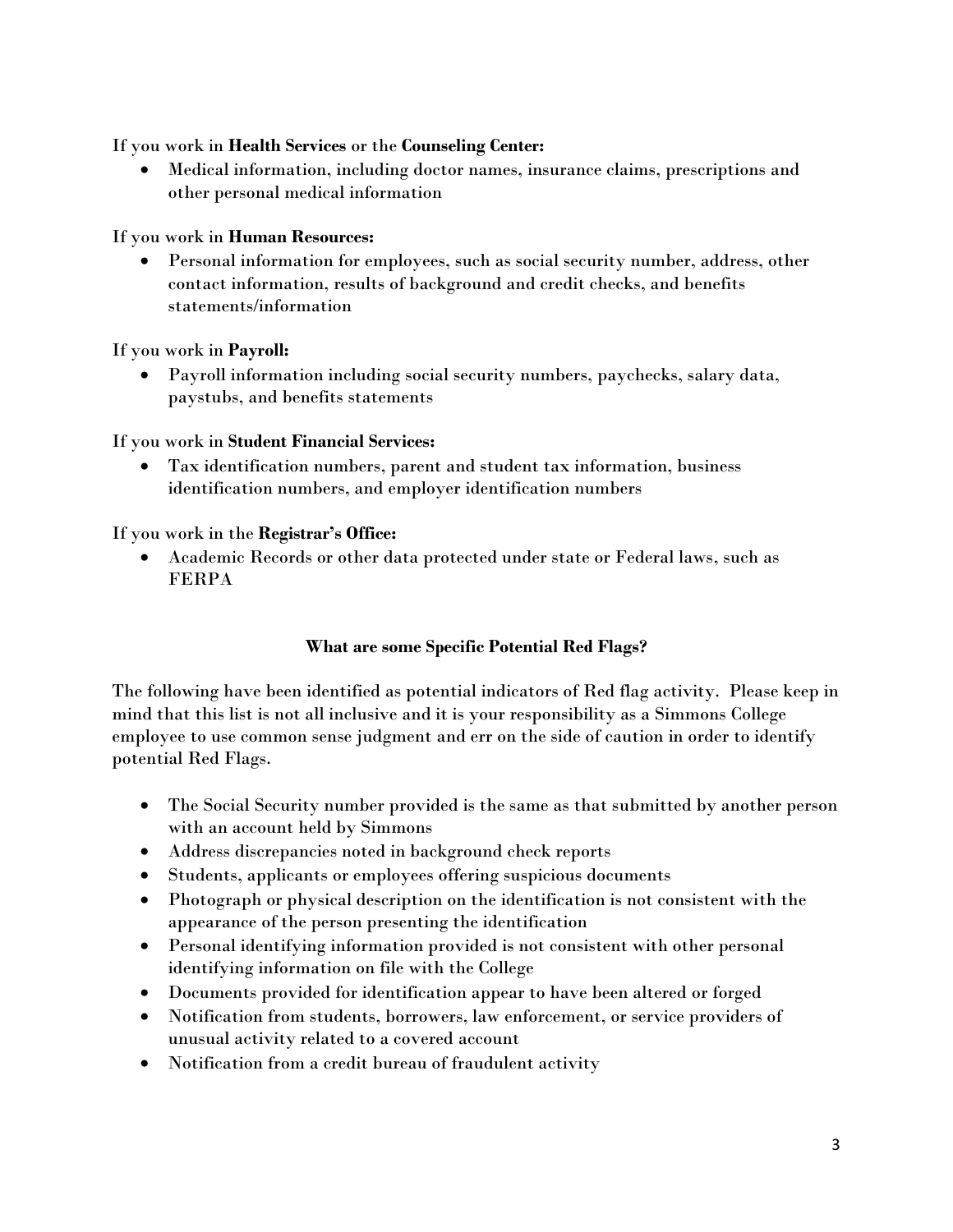- An account that was closed for cause or identified for abuse of account privileges by a financial institution or creditor
- An application or transcript appears to have been altered or forged, or appears to have been destroyed and reassembled
- The College is notified that a borrower or student has not been receiving paper account statements
- Simmons is notified of unauthorized charges or transactions in connection with a student or borrower account
- A student account is used in a manner commonly associated with known patterns of fraud
- Change of address for an account is immediately followed by a request to change the student's name
- There is a breach in the College's computer system
- There is unauthorized access or use of student accounts
- Payments stop on an account that is otherwise consistently up-to-date

### **If I Identify a Potential Red Flag, How do I Proceed?**

If you believe you have identified a red flag, please take the following steps to ensure swift action:

- 1. Gather all related documentation and write a description of the situation.
- 2. Bring all pertinent information to the attention of the General Counsel, the Director of Public Safety, the Sr. VP for Finance and Administration, the Director of Student Financial Services, or the Registrar.

Once reported to the appropriate authority the next steps are:

- 3. Investigation of the red flag to determine if there has been a breach.
- 4. Taking additional action when appropriate. This may entail notification of the affected party, changing passwords or implementing other security measures, cooperating with law enforcement, etc.

# **What is Simmons requiring that I do to Mitigate Red Flag Activity?**

In addition to reading this policy and attending Red Flag training, it is expected that you have read the Sensitive Information Policy regarding physical access (page 4) to computers and other technology devices that may result in impermissible disclosures of insensitive information. This policy gives examples of ways to protect sensitive information, both in hard copy distribution and electronically, such as: